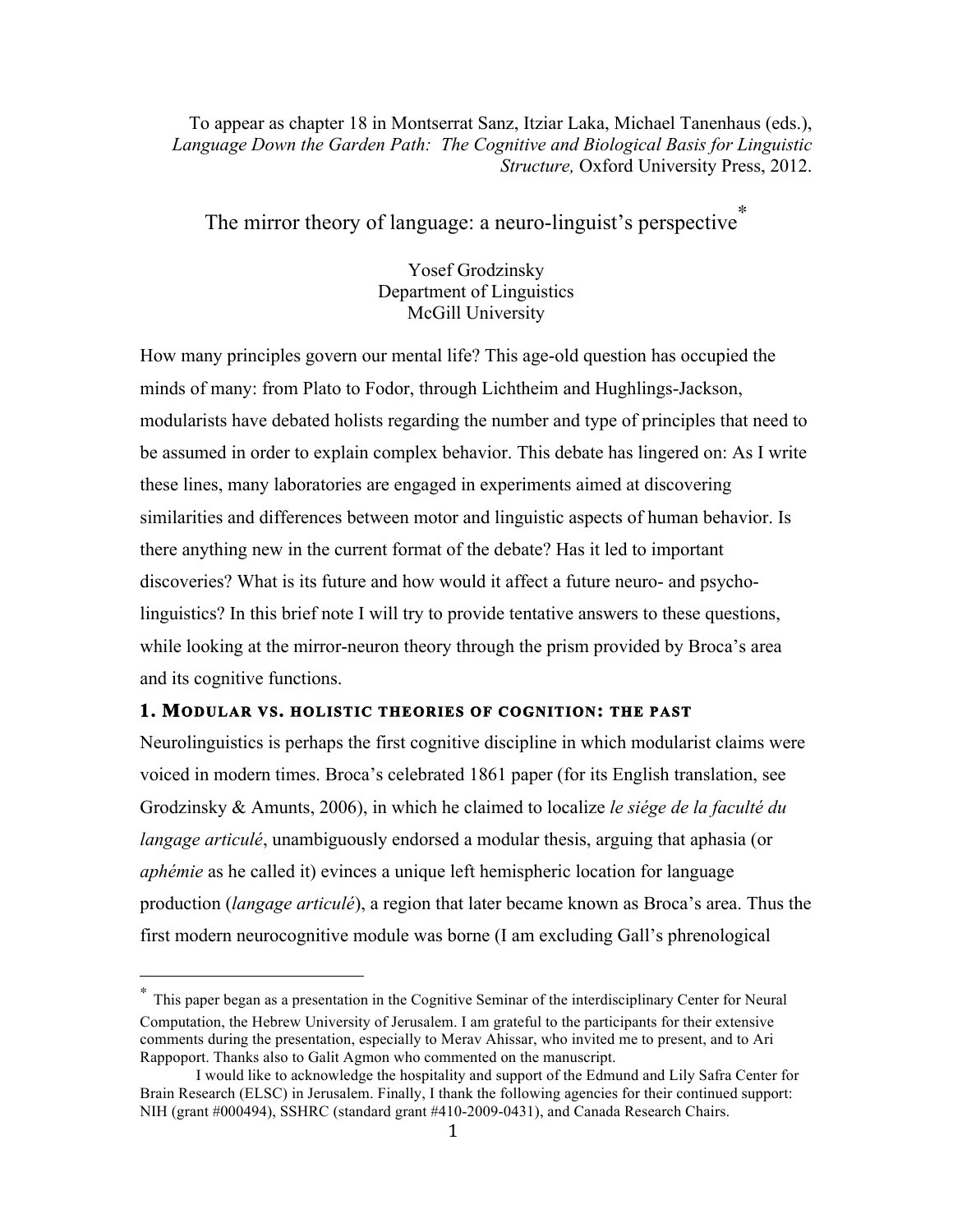writings from discussion, even though they were clear antecedents to Broca's research program). Broca's remarks were met with skepticism: The anatomist Gratiolet argued against localization, bringing in (rather dubious) evidence that linguistic functioning can be retained after frontal damage (Zeki, 1993, ch. 2). His objections were followed by Hughlings-Jackson's (1874) more serious proposal that aphasia is not a loss of linguistic capacity, but rather, of a more general ability to concatenate symbols ("asymbolia"). For him, aphasia, apraxia, and agnosia were all manifestations of the same disturbance, an inability to sequence symbols into functionally meaningful units.

Both Broca's and Hughlings-Jackson's positions have since been repeatedly recapitulated, from varied perspectives and through different theoretical frameworks. At the neural level and cytoachitectonic level, anatomists and physiologists realized that the brain must be compartmentalized. Rámon y Cajal and Golgi convinced the world that there are units called "neurons". Anatomists like Brodmann saw compartments at the cytoarchitecture and conjectured that these must have functional correlates (cf. Brodmann, 1908, see Grodzinsky & Amunts, 2006, for English translation). And Penfield recorded intra-operatively, and drew a functional map of the somato-sensory and motor cortices. Not that physiology lacked holists: Lashley (1950), for example, argued for the principles of "mass action", according to which all brain parts work together to accomplish any task, and "equipotentiality," indicating that all regions are equally likely to support any behavioral function, given the proper conditions.

Cognitivists, appearing on the scene a bit later, were likewise divided: while Chomsky, Fodor, and their followers argued for well-delineated cognitive domains, holists such as Rumelhart & McClelland (1986) and many others maintained the opposite, and so the current debate on modularity was renewed, way before the discovery of mirror neurons.

### **2. BEVER'S HOLISM**

Tom Bever played an important role in the early cognitive debate, and in the attack on the modularity of language. In *The Cognitive Basis for Linguistic Structures* (1970), he made a bold attempt to derive (psycho)linguistic generalizations from perceptual principles. The huge impact his paper had on psycholinguistics stemmed not only from insights and empirical discoveries it contained, but also, from the fact that it tried to construct a theory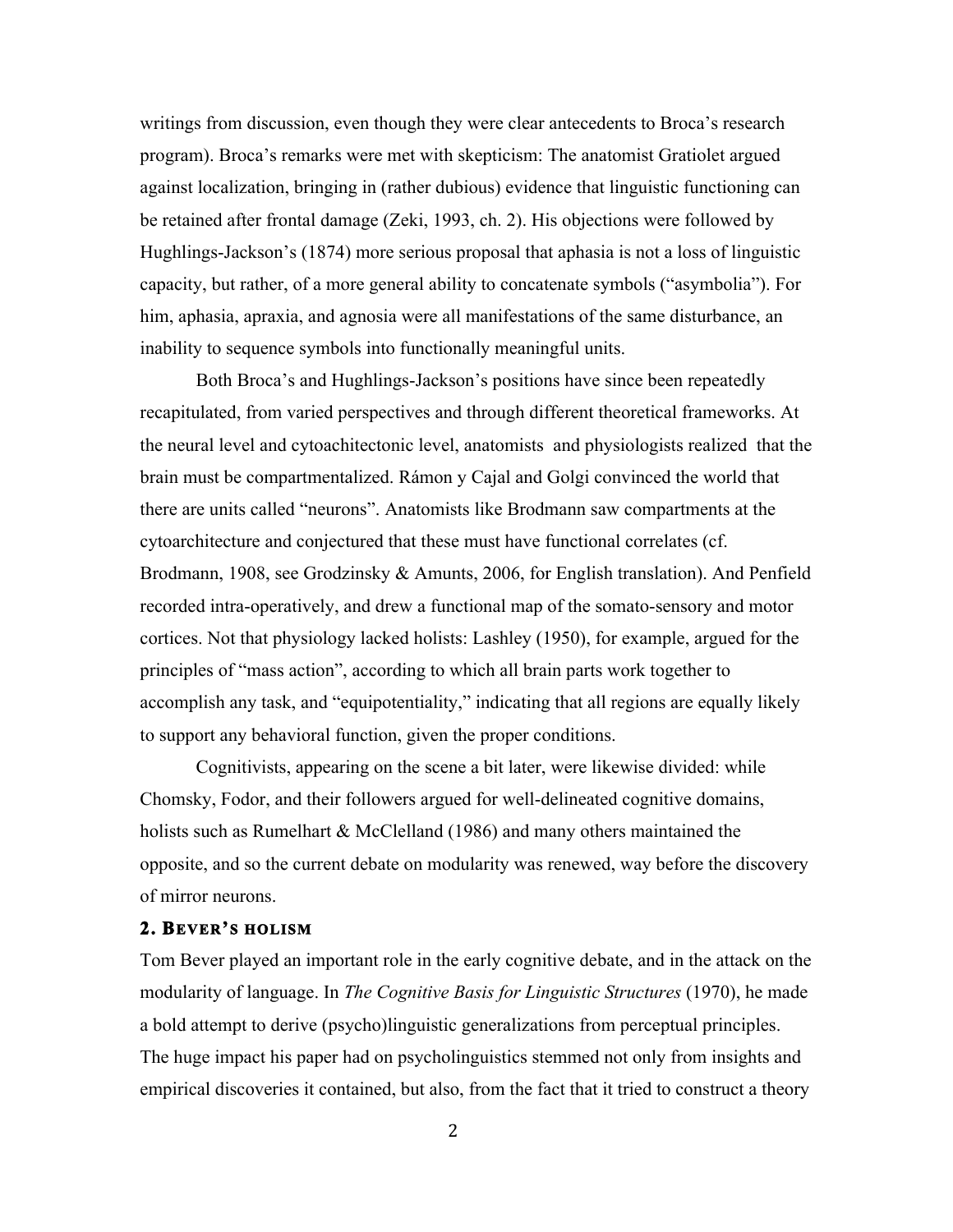of language use that minimized the role of grammatical principles, with the hope of eventually creating psycholinguistic models from which grammar is completely cleansed out. Bever thus aligned himself with the holist tradition.

This view on sentence processing was espoused by Fodor, Bever & Garret's (1974) famous textbook. They argued that humans process sentences in a strategy-based manner (strategies being by and large domain-general), but still reserved a role for grammar in human mental life: it was to serve as a back-up, to be used for specialized, "nonpsychological" tasks. Fodor later changed his view, and in *The Modularity of Mind* (1983) argued for the modular nature of the cognitive system, syntactic knowledge used on line in language processing being a prime example of a module. This note, in keeping with Fodor's line of argumentation, first seeks to establish criteria for modularity, which it then uses to assess recent claims that language is *not* a module, and that linguistic behavior is a mere instantiation of an overarching "perception-action loop" that spans all higher perceptual-motor skills.

### **3. CURRENT HOLISM: THE MIRROR THEORY OF LANGUAGE**

Chomsky's suggestion (1980) that there is a "language organ" in the human mind/brain drew much fire. Rizzolatti & Arbib's (1998, *passim*) recently attacked this position, arguing that a communicative connection between an actor and an observer begins as "the actor… recognize[s] an intention in the observer, and the observer…notice[s] that its involuntary response affects the behavior of the actor. The development of the capacity of the observer to control his or her mirror system is crucial in order to emit (voluntarily) a signal. *When this occurs, a primitive dialogue between observer and actor is established. This dialogue forms the core of language. "* (1998, p. 191, italics added). Rizzolatti & Arbib constructed a "pre-linguistic grammar" for monkey action, whose rules are said to bear a striking similarity to linguistic rules. This grammar, they then speculated, underwent expansion to become the grammar of human language. The origin of language and perception-action, as reflected in mirror-neuron governed behavior, are therefore one and the same, and the governing principles seem to be quite similar. More recently, Pülvermüller & Fadiga (2010) proposed that "*because language, music and body action have similar hierarchical syntactic structures, the principal underlying brain mechanisms might be the same*". (p. 357, italics added).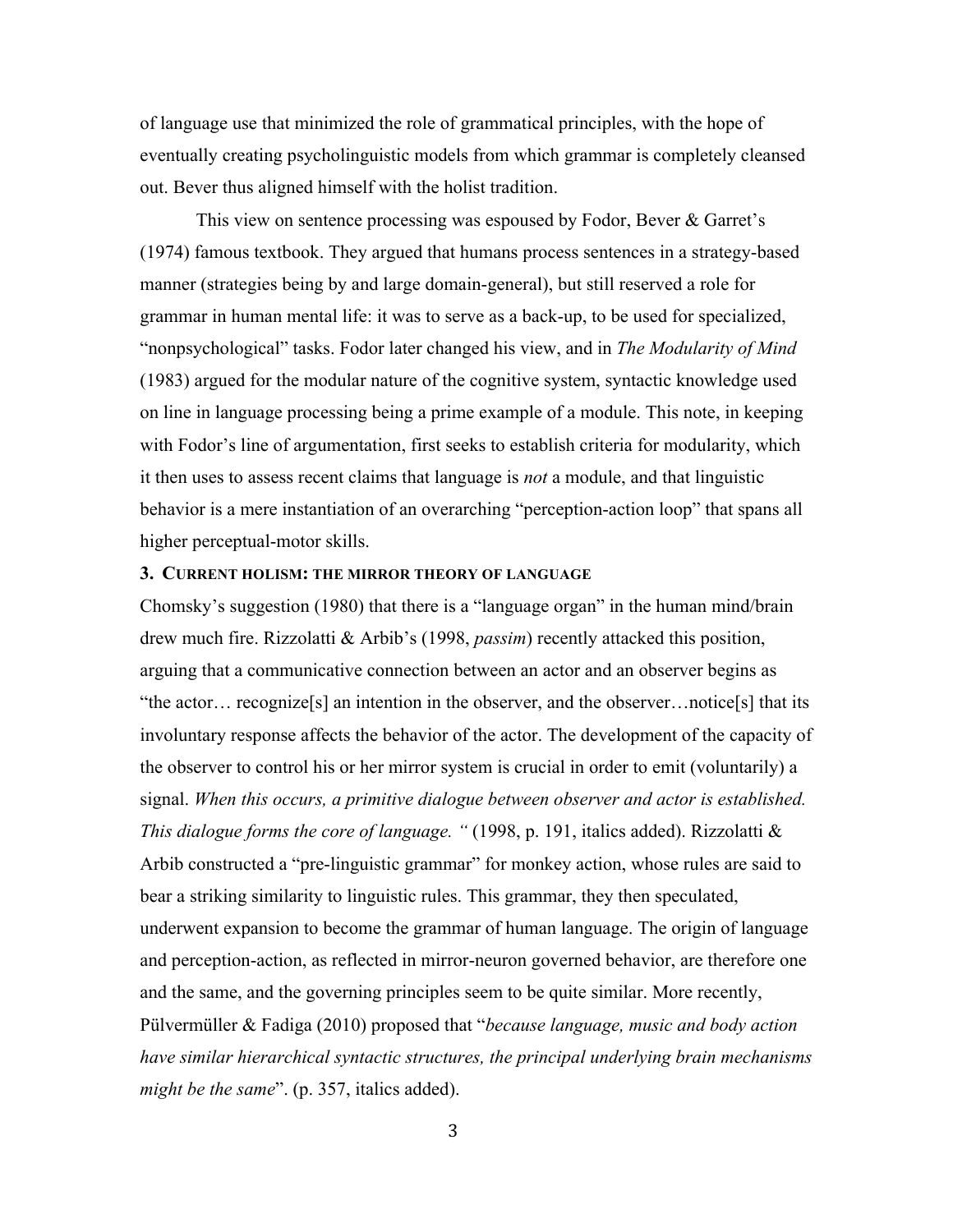These perspectives are very much in the spirit of Bever's *Cognitive Basis*, though unlike Bever, they do not go into linguistic details, but rather, seek physiological support which I discuss below (see Grodzinsky, 2006a; Venezia & Hickok, 2009, for recent critiques). In the remainder of this short note, I will try to establish tests for modularity, and discuss the relation between language and the perception-action loop in light of these.

## **4. FOUR TESTS OF MODULARITY**

If we are interested in whether two (or more) classes of behaviors belong in the same cognitive unit, we must ask whether they are governed by the same set of processes, rules, and structural constraints, and whether their cerebral representation, and the shape of the behaviors they produce, is the same (or at least similar). Osherson (1981) puts it very succinctly:

 $\ldots$  let C<sub>1</sub> and C<sub>2</sub> be two classes of processes and structures that conform to two sets of interlocking and explanatory principles,  $P_1$  and  $P_2$ , respectively. If the properties of  $C_1$  can be proved not to be deducible from  $P_2$ , and likewise for  $C_2$  and  $P_1$ , then distinct faculties are (provisionally) revealed.

Fodor (1983) suggests several perspectives from which the modularity of cognitive systems from one another can be assessed: **a**. the computational perspective, in which we inquire whether the structural principles (*a k a* knowledge) that govern one system can be deduced from those of another; **b**. the implementational perspective, which examines identity or distinctness of the processes that implement this knowledge in use. **c**. the developmental perspective, in which one looks at similarities and differences in the way cognitive systems unfold in the developing child; **d**. the neurological perspective, which explores brain loci that support each system, and their anatomical and physiological properties. In light of these, I shall now discuss 2 recent holist claims: at the computational level, I shall try to evaluate Pülvermüller & Fadiga's (2010) claims for the structural unity of language, music and action, and at the neurological level, I shall try to assess Fazio et al.'s (2009) interesting study of aphasic patients' perception-action abilities and their correlation with their linguistic deficit.

# *5.* **TWO TESTS OF MODULARITY IN BROCA'S AREA**

*5.1. The computational perspective*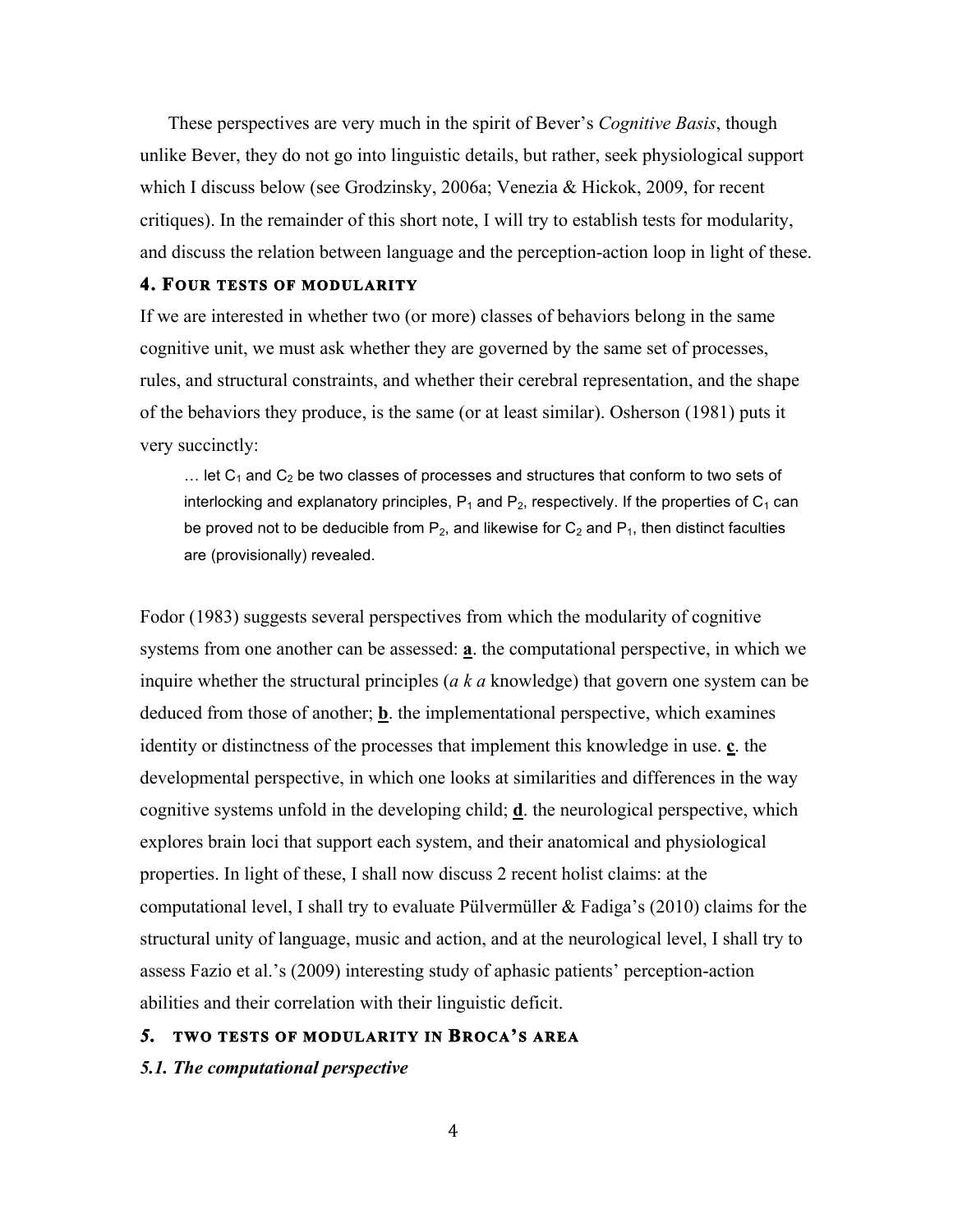A perspective of importance is the computational one – where structural principles are considered. Realizing that, Pülvermüller & Fadiga (2010) detail their argument for the unity of structural properties across the musical, actional, and linguistic domains:

The hierarchical structure of embedded or 'nested' sentences is paralleled in music and bodily interaction**:** a centre embedded sentence ("*The man {whom the dog chased} ran away*") has the same nested structure as a standard jazz piece (theme {solos} modified theme) and complex everyday action sequences (open door {switch on light} close door). In each case, a superordinate sequence surrounds a nested action or sequence. Because language, music and body action have similar hierarchical syntactic structures, the principal underlying brain mechanisms might be the same.  $(p. 357)$ 

This discussion suggests that the hierarchical structure that is found in a center embedded relative clause is akin to that found in a musical phrase or an action sandwiched between two others. It is founded on Pülvermüller's (2010) modeling work, which focuses on the hierarchical structure found in relative clauses, and on a push-down stack that's deemed necessary for its analysis.

Pülvermüller & Fadiga's argument is of a form similar to Osherson's: they assume *L*, a class of linguistic structures that conforms to a set of principles P*L*; they also assume *M*, a class of perception-action structures that conforms to a set of principles  $P_M$ . And when applying the computational test of modularity to these two systems, they conclude that structural properties of  $L$  are deducible from  $P_M$  and vice versa. As the property of embedding is common to both *L* and *M*, a single set of principles is said to govern the linguistic, musical and action syntax.

Pülvermüller & Fadiga's seem to have identified a principle (or structural property) that is found across domains. Are they right, then, in concluding that language, music and action have similar syntax, and in conjecturing that "the principal underlying mechanisms might be the same"? We are not yet in a position to decide, for we must first ensure that the property at issue – embedding (and center embedding) in relative clauses – is indeed "principal", namely characteristic of each domain. Only if it is can crossdomain similarity with respect to it be used to drive a holist argument. As Pülvermüller & Fadiga do not discuss this important question, I will in what follows.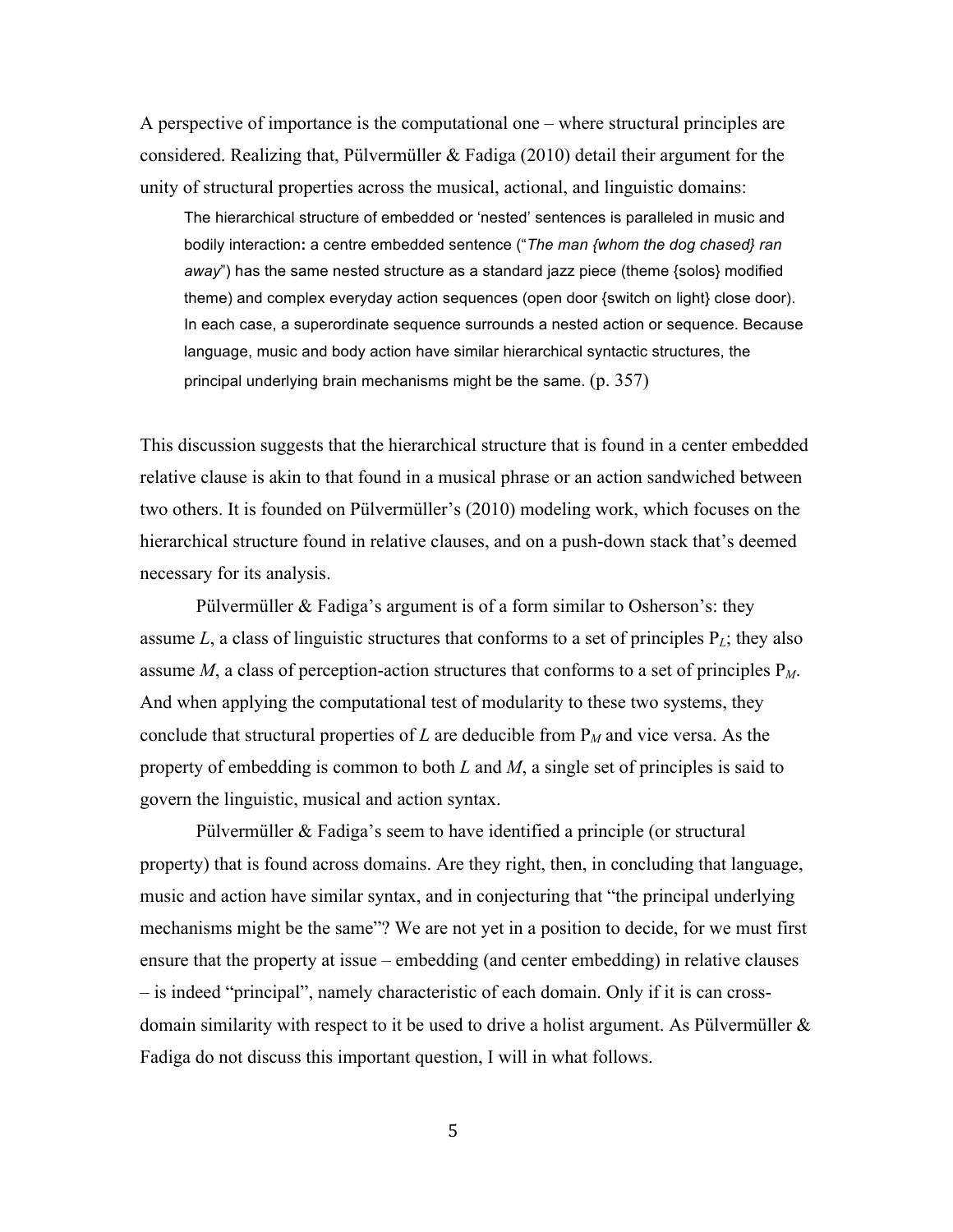How can we decide whether a putative property is characteristic of a cognitive domain? How characteristic is embedding of natural language syntax? Before we get into specifics, let's reflect for a moment on another cognitive domain – face recognition. Researchers in this area agree that a mere phenomenology of faces, and of the way people look at these to decide if they are familiar, is not sufficient for an understanding of the underling ability. Additional, less immediate, properties need be taken into account: the common inability to recognize faces when they are upside-down, the "Thatcher illusions" in which viewers fail to notice the inversion of face-parts when the whole face is upsidedown, the common success in face recognition even when the image is compressed along one axis, and the like (see Sinha et al., 2006 for an inventory of relevant properties). Without these, the quest for a theory of face recognition, and the underlying brain mechanisms, is hopeless. Linguists have likewise long recognized the importance of properties of language that are found beyond those that meet the eye (or the ear) for our understanding of language (e.g., Ross, 1967; Rizzi, 1990, and many, many others).

To begin with, note that relative clauses are not the only embedded ones. What makes them special is that they are subject to constraints from which other types of embedding are exempt. To see that, consider (1a)-(2a). These sentences contain a [bracketed] embedded clause, but only (2a) is a relative clause. Next, consider the relation between question formation and embedding in English. Questions are formed by the conversion of the element we are inquiring about into a question expression (*which dog*), and then placing it at the front of the sentence. This works in (1b), but not in (2b), which is ungrammatical hence marked with an asterisk. Note that the question intended in (2b) is semantically coherent, as seen from the paraphrase in (2c). Thus relative clauses represent a special type of embedding, one that is subject to a syntactic constraint from which other types of embedding are exempt:

| (1) | a. The man believed [the dog chased Mary]<br>b. Which dog did the man believe [chased Mary]? | grammatical   |
|-----|----------------------------------------------------------------------------------------------|---------------|
| (2) | a. The man whom [the dog chased] ran away                                                    |               |
|     | b. *Which dog did the man [whom chased] run away?                                            | ungrammatical |
|     | c. Which is the dog such that the man whom it chased ran away?                               | possible      |
|     |                                                                                              |               |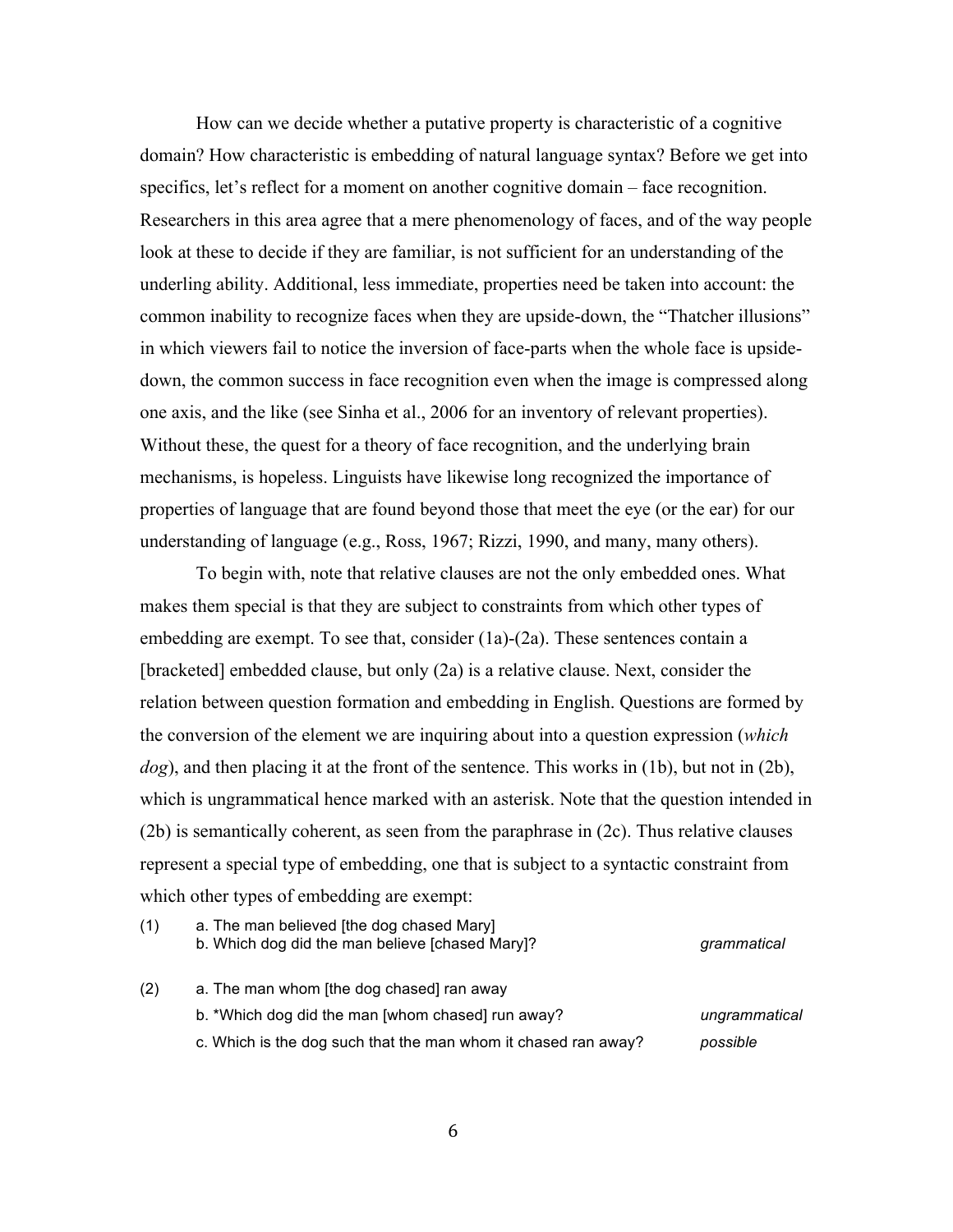A second, perhaps related, property concerns a constraint on possible meanings of relative clauses. At issue are ambiguities that arise when two positions in a sentence host different quantifiers. Thus (3), a sentence that contains an embedding, can have either the meaning in (3a) or that in (3b).

(3) Some man believes that every dog was chased

| a. Some (particular) man believed that every dog was chased         | possible |
|---------------------------------------------------------------------|----------|
| b. For every dog, some man (or another) believes that it was chased | possible |

The ambiguity here is between a reading in which a single man has a belief about all the dogs in the discourse (3a), and a reading where the belief about each chased dog is held by a distinct man (3b). Curiously, as Rodman (1976) famously observed, this ambiguity is not attested in relative clauses:

(4) Some man who chased every dog knew Mary a. Some (particular) man who chased every dog knew Mary *possible* b. For every dog, some man (or another) who chased it knew Mary *impossible*

Here, only a reading that is parallel to  $(3a)$  – that a single man who chased every dog had the property of knowing Mary. The one parallel to (3b) – that for every dog there was a distinct man who had the property of knowing Mary – is unavailable. Importantly, both instances contain an embedded clause  $-$  a complement clause in  $(3)$  and a relative clause in (4).

Whence the difference between the two types of embedding with respect to both question formation  $(1)-(2)$  and ambiguity with multiple quantifiers  $(3)-(4)$ ? Why are relative clauses more constrained, and are the phenomena in (1)-(2) related to those in (3)-(4)? Linguists have long debated these phenomena (for discussions from both syntactic and semantic perspectives, cf. Rodman, 1976; Farkas, 1981; Reinhart, 1997; Johnson, 2000, among others). I will not dwell on these. My point is simple: a discussion of relative clauses is severely lacking if it fails to consider these intricacies, because to understand the structure of language, one needs figure out not only what can be said, but also what cannot. In this respect, research on language is similar to the study of face recognition discussed above. Pülvermüller & Fadiga's account, that tries to extrapolate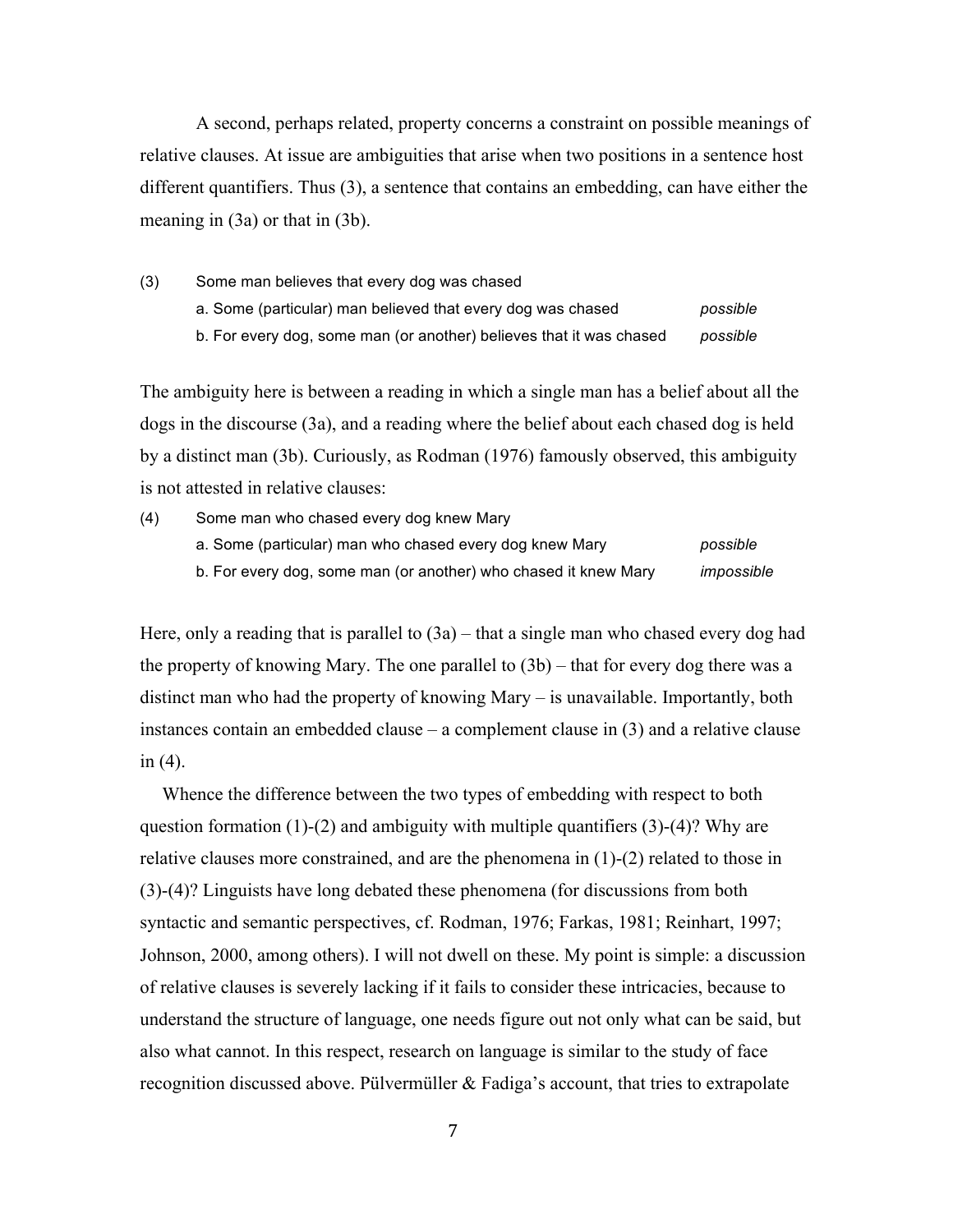from one property of relative clauses – center embedding – to language in general, seems to stop short of covering the necessary ground in the language domain, unfortunately, even if one restricts discussion to embedded relative clauses.

Similarly, a quest for parallels between rules of language and those of music or action must examine whether these domains contain phenomena akin to those in (1)-(4). I am not aware of such parallels. Analogies between language and music that have been discovered do not involve syntax or semantics (cf. Lehrdahl & Jackendoff, 1983, *passim*). Unfortunately, neither Rizolatti & Arbib, nor Pülvermüller & Fadiga discuss such phenomena. A complete evaluation of the holist claim thus awaits further exploration, leaving the modular perspective unaffected, it would appear.

## *5.2. The test of functional anatomy*

A second important modularity test pertains to functional anatomy: are the functions under consideration supported by the same brain regions? Do lesions to a given region produce similar functional deficits across domains? Are brain areas that support each function anatomically distinguishable? Holists have long used this test to argue against the modularity of language. Thus Schuell (1965), reluctant to view aphasia as a language deficit, referred to it as apraxia for speech; Kimura (1973a,b) likewise argued that the proximity of Broca's area to supplementary motor cortex, the cooccurrence of apraxia and aphasia, and the correlation between the dominant hemisphere and dominant hand indicates that at the very least, language production and motor planning go hand in hand. The mirror neuron theory and its extension to language, due to Rizzolatti, Fadiga, and their colleagues (Rizzolatti & Arbib, 1998; Rizzolatti & Craighero, 2004, Fadiga et al., 2006) was the next step.

Here are the main empirical arguments of the mirror-neuron theory of language in a nutshell:

**a**. Monkey's F5, the region in which mirror neurons are mostly found, is thought to be the precursor of the human Broca's region, in which major linguistic functions are believed to reside (Petrides et al., 2005).

**b**. Broca's region, that contains mirror neurons for speech, moreover contains mirror neurons for action observation (Rizzolatti & Craighero, 2004).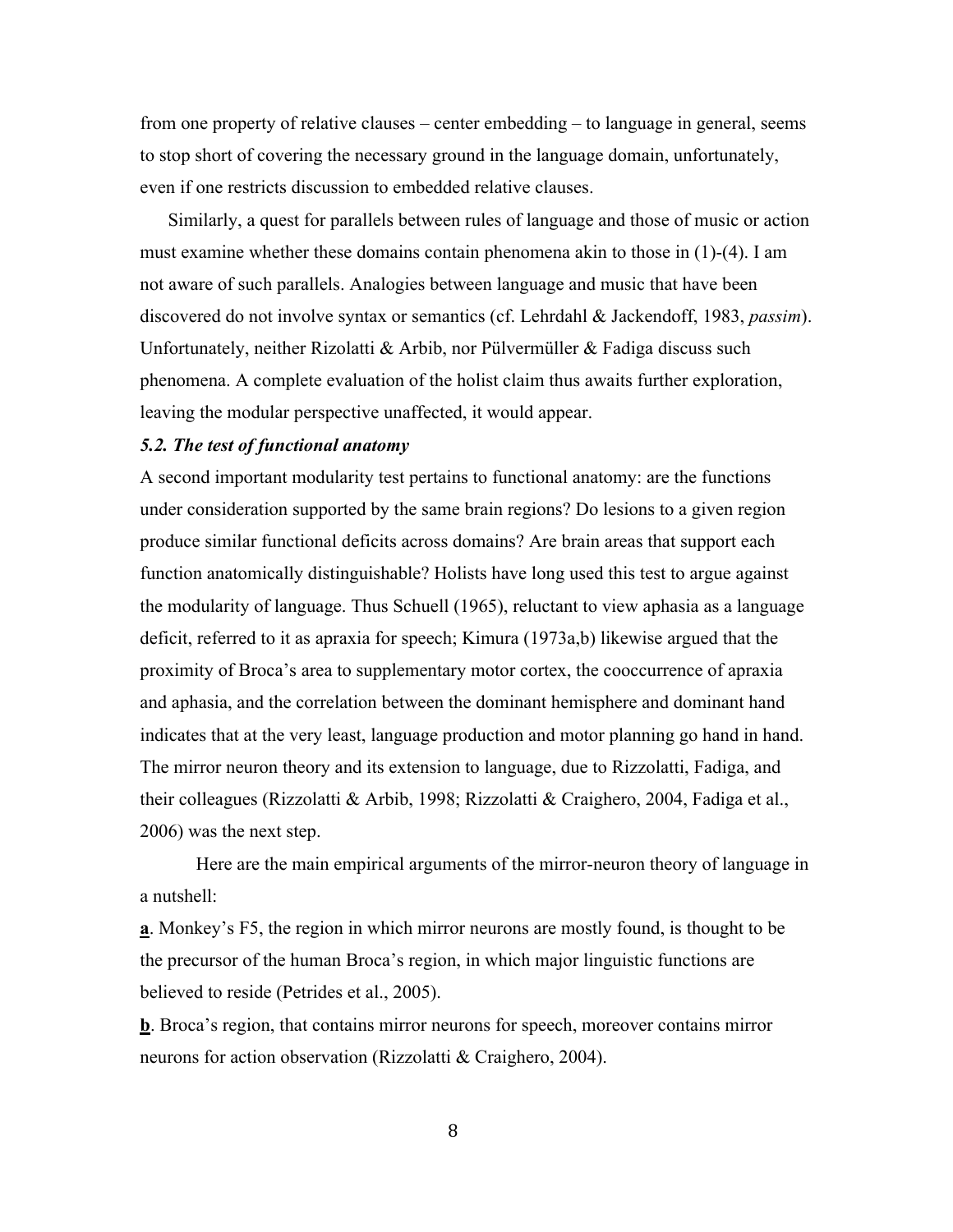**c**. Broca's aphasic patients are deficient sequencing both perceived actions, and linguistic objects such as words and sentences; lesions to this region, moreover, distinguish comprehension of actional and non-actional (Fazio et al., 2009).

Fadiga and his colleagues, in a series of impressive experiments, have explored this path extensively, testing speech in healthy adults by blocking or enhancing Broca's area with TMS, and investigating language in patients with lesions in this area (cf. Fadiga et al., 2002; Roy et al., 2008, D'Ausilio et al., 2011).

Space limitation preclude extensive discussion of all these arguments, so I will restrict myself to work pertaining to language, not speech, namely to the study of action and language sequencing in Broca's aphasia, as investigated in a creative experiment conducted by this group (Fazio et al., 2009). Their idea was to see whether Broca's area is entrusted not only with linguistic, but also with action-perception functions, through experiments with patients who suffer from Broca's aphasia without apraxia. Support for the mirror theory would come from a demonstration that these patients are equally impaired in language and action-perception. They thus tested the sequencing abilities of 6 patients in both action-perception and language, and compared them to neurologically intact controls. For perception, they prepared videos of actions and events that involve motion (e.g., a person opening a notebook and writing, a door closing), sampled 4 discernible and representative snapshots from each, and requested the patients to order these snapshots so that they make up a coherent sequence. The snapshots were moreover divided into 2 conditions: scenarios with human action (e.g., a person opening a door or bowing), and those that contained a physical event (e.g., a bicycle falling). For language, they prepared written word-pieces (e.g. *cam/mi/na/re*: to walk) and sentence-fragments (e.g., press/the button/to open/the door) which they scrambled. They then asked the patients to sequence these fragments into coherent linguistic objects. If Broca's area governs the sequencing of both linguistic and actional perceptual representations, one would expect the patients to fail on both tasks.

Fazio et al. assume that "sequencing" is a cognitive function, and investigate whether it governs both linguistic and perceptual abilities, in keeping with Osherson's dictum: they assume *L*, a class of linguistic behaviors governed by a set of processes P*L*; they also assume *M*, a class of perception-action behaviors governed by a set of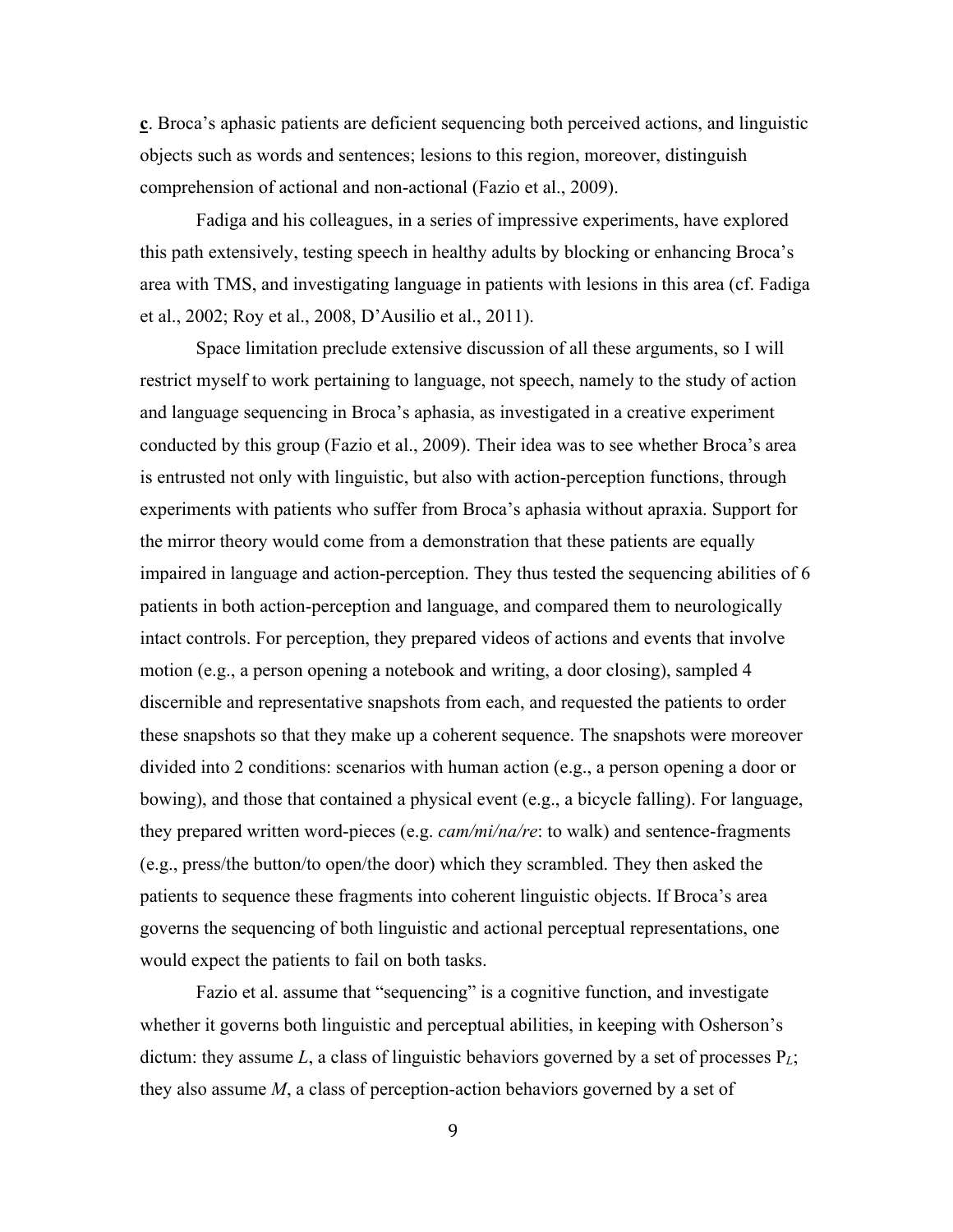principles  $P_M$ . They seek to show that the underlying process is one and the same ( $P_L$  =  $P_M$  =sequencing), which is moreover localized in Broca's area, as a lesion in this locus results in a parallel sequencing impairment in language and action-perception.

They report that their patients evinced impairment in both tasks, failing to properly sequence the action snapshots as well as the language fragments. Errors were, moreover, structured in 3 interesting respects: first, there was a group (patients/controls) by condition (human action/physical event) interaction; second, the patients' action sequencing deficit on human *transitive* action snapshots correlated with their linguistic sequencing one; this was not the case with intransitive actions. As humans but not physical objects have goals, this pattern of selectivity suggests a loss to the abilities to sequence goal-oriented activities, which is reminiscent of mirror neuron firing patterns in the monkey. The cross-species similarity that Fazio et al. notice leads them to conclude that Broca's area, "the putative human cytoarchitectonic homologue to monkey area F5… may form a crucial node of the human mirror-neuron system" (p. 1986). As the language and action-perception deficits correlated, they conclude that this brain region

"…might have specialized in encoding complex hierarchical structures of goal-directed actions, and to eventually apply these pragmatic rules to more abstract domains. Therefore, the language-related functions sub-served by Broca's region could be the most eloquent part of a more general computational mechanism shared by multiple domains." (p. 1987).

Fazio et al.'s imaginative experiment thus takes us from a language deficit to a sequencing deficit to a generalized role of Broca's area. If they are right, then this region, traditionally the bastion of the human "language organ", is turning out to be a special case of a more general ability, very much in the spirit of Hughlings-Jackson's asymbolia.

## **6. BROCA'S AREA IS NONETHELESS MODULAR AND LINGUISTIC**

Fazio et al.'s experiment is a real challenge to modularists. Most would agree with the logic behind their inquiry, but I suspect that after careful scrutiny, only few would agree with their conclusion. Below I detail some arguments against the conclusion that Broca's aphasic patients suffer from a generalized sequencing impairment and that an overarching sequencing function resides in Broca's area. Finally, I discuss results that lend empirical support to Broca's old idea: that Broca's area is a language region.

### *6.1. Fazio* **et al.** *revisited*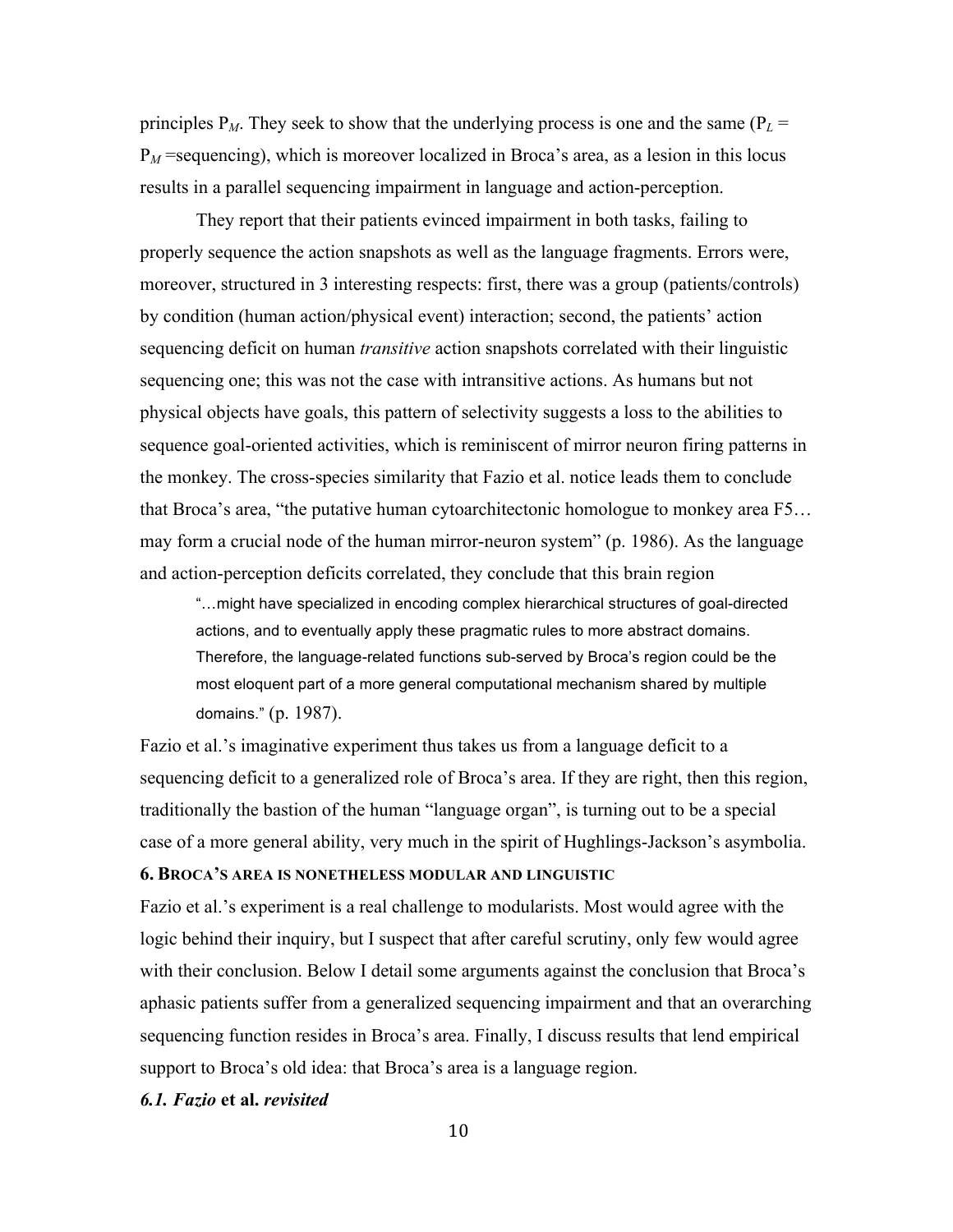Extended reflection on Fazio et al.'s results yields alternative interpretations. For that, we need to delve into details. To begin with, consider the design: Fazio et al. compare error rates on the language and action-perception tasks. But do we know that the tasks were on a par? I find this question exceedingly difficult to answer. Let us try to compare the tasks, in the hope of finding dimensions of similarity.

Simply put, to sequence a set of elements is to identify for each its immediate successor. In this experiment, each trial has a unique solution. Once the first element is found (a hard task in itself) its immediate successor requires pairwise comparison between the remaining elements, until an optimal choice is made. This action is then iterated until the inventory is empty. This is a rather difficult task, which is made even more difficult when we consider that it involves action snapshots, not a real video, which forces participants to use visual imagery in order to complete the frames that were not sampled. Two mitigating factors are (i) the absence of a typology of the elements that feature in the event, as they all appear in every snapshot, as the only differences between snapshots seem to be related to motion; and (ii) the fact that well-formedness is done locally and successively between pairs of images, and may thus not tax memory all that much.

In the language task, matters are different: sequencing requires a typology of the elements (words) into lexical categories and semantic types; no imagery is necessary; there may not be a unique solution (cf. press/the button/to open/the door vs. to open/the door/press/the button); and lastly, the determination of well-formedness cannot always be local, as in many instances, it can only be done on the whole string. These two tasks therefore appear quite different.

Moving on to the results, it turns out that error rates in scene sequencing and in sequencing linguistic objects are correlated. This is interesting. But in light of the above discussion, this result is difficult to interpret, as a different notion of "sequencing" is invoked by each task.

A second salient result is the group (healthy/aphasic) by error rates per condition (human/physical) interaction. This result may be very important, but we must first be sure that both conditions are equally difficult. This may not be so. As Fazio et al. themselves note, there may be differences in difficulty caused by the nature of the scene at issue: all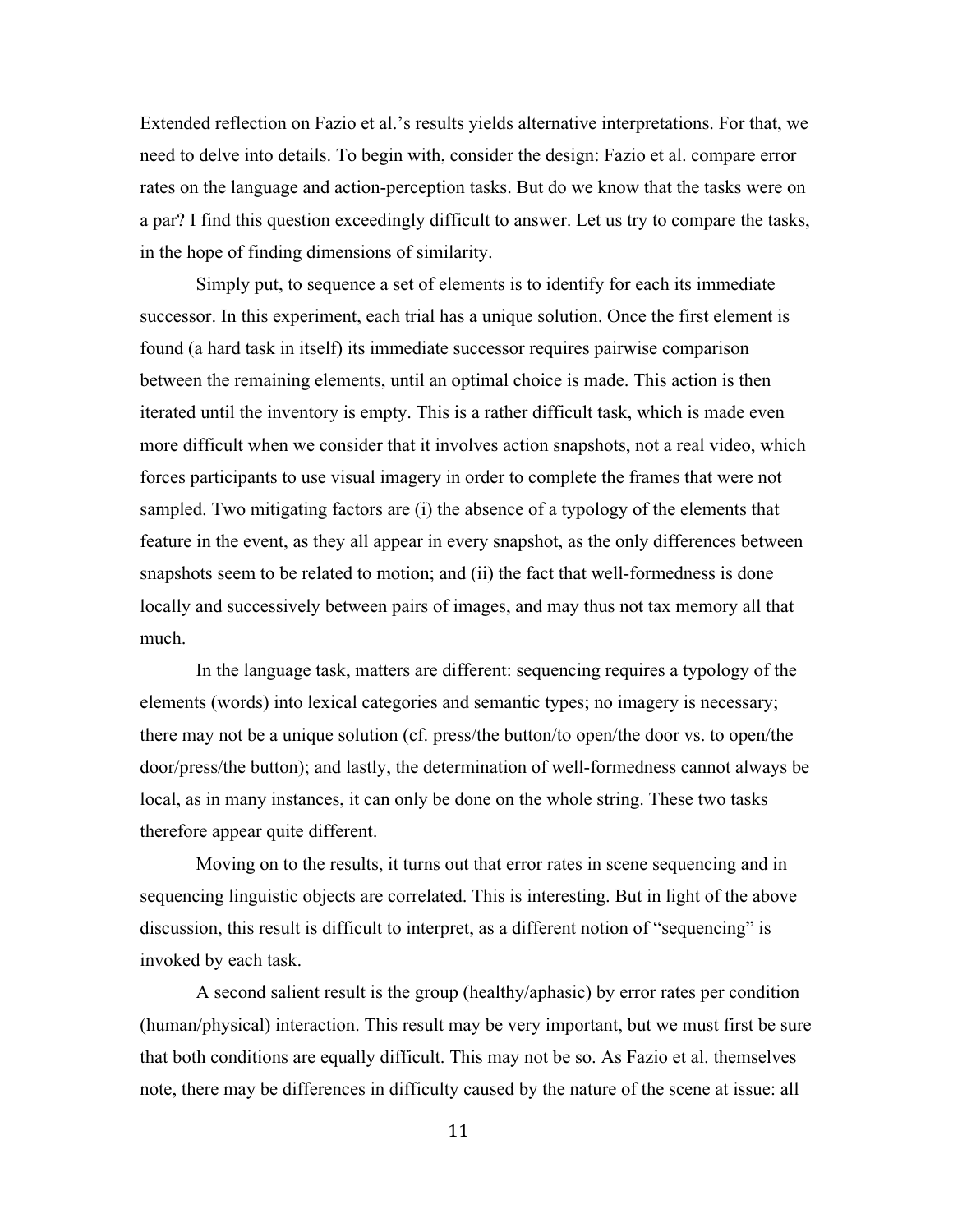depicted physical events involve a single object (e.g., a bicycle falling), and most naturally translate into intransitive statements, whereas the human action scenes are mixed (a man reaching for a bottle vs. a man bowing). As far as one can tell, sequencing transitive scenes may be harder to parse and sequence than intransitive ones. Indeed, it appears (indirectly) that the intransitive human action scenes yielded lower error rates. Therefore, a fair comparison would pit errors in sequencing snapshots of physical events against errors in *instransitive* human actions. And yet, Fazio et al.'s central result – the group by condition interaction effect – was obtained when error rates in *all 14* human action scenes were pitted against error rates in the 5 physical event scenes. Thus, one cannot rule out the possibility that the transitivity of 8/14 transitive actions accounts for the increased error rates on the human action condition, rather than their being human actions, as Fazio et al. suggest.

## *6.2. What the deficit in Broca's aphasia is not*

The difference in patients' error rates in human actions and physical events may be an important result. Is it consistent with the extant literature? I am not sure. To take one example, in Grodzinsky (1995), a task somewhat similar to Fazio et al.'s language sequencing task was used. Patients were asked to sequence sentence fragments (e.g., *the priest | covers | the nun*; *the book | is covered by | the newspaper*) so that the resulting sentence would match a picture. They received several sentence types (5), in which syntax (active/passive) and animacy (human/object) were systematically manipulated. A sketch of the results, shown in the rightmost column, indicates that performance was unaffected by the nature of the actors. It was affected, however, by the syntactic properties of the sentence in question. Performance dropped to chance in passive (which, incidentally, contained no embedding) regardless of whether or not participants were human.

| (5) | a. The priest covers the nun            | Active-human   | OK     |
|-----|-----------------------------------------|----------------|--------|
|     | b. The nun is covered by the priest     | Passive-human  | Chance |
|     | c. The book covers the newspaper        | Active-object  | OK.    |
|     | d. The newspaper is covered by the book | Passive-object | Chance |

We can now return to Pülvermüller  $\&$  Fadiga's work and their claims that regard the sentence level. They suggest that "the important role of Broca's area in understanding the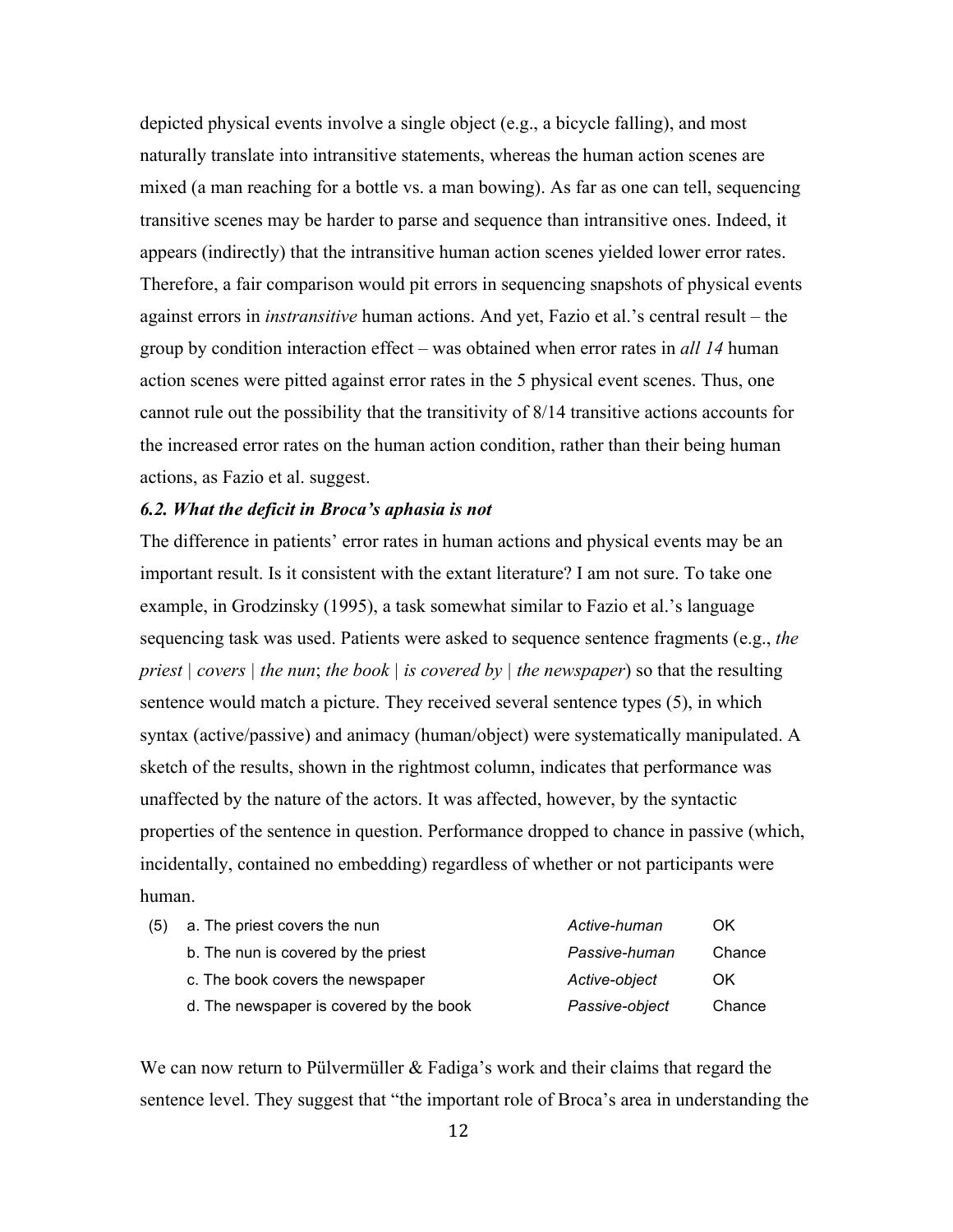grammar of sentences is paralleled in nonlinguistic modalities" (p. 357), citing Fazio et al.'s experiment, and a pionerring experiment that tested relative clauses in aphasia (Caramazza & Zurif, 1976). Even if we accept the way Fazio et al. interpret their data, it is still not clear how exactly the pattern they see is related to relative clauses, especially in light of the fact that the language tests in Fazio et al.'s study contained no embeddings.

Moving on to relative clauses, note that Caramazza & Zurif 's early work was restricted to one type of relative clause (6a). However these constructions manifest a richer variety, dividing into 4 basic types: by the position of the [bracketed] embedded clause (center-embedding (6-7a) or right-branching (6-7b)), and by the position of extraction – the place inside the embedded clause to which the relative head (the man in  $(6-7a)$ ) is related. It can function as either object  $(6a-b)$  or subject  $(7a-b)$  of the [bracketed] embedded clause. These properties enable a rich picture of relative clause comprehension in health and in brain disease. Indeed, this set of sentences has been subject to extensive testing with Broca's aphasic patients, revealing a robust selectivity pattern (Grodzinsky, 1989; Sherman & Schweickert, 1990, and many others; see Drai & Grodzinsky, 2006a,b, for a review and a retrospective quantitative analysis of 32 patients' comprehension scores).

| (6) a. The man whom [the dog chased] knew Mary | Center embedded Object relative         | Chance |
|------------------------------------------------|-----------------------------------------|--------|
| b. Mary knew the man whom [the dog chased]     | <b>Right branching Object relative</b>  | Chance |
| (7) a. The man who [chased the dog] knew Mary  | Center embedded Subject relative        | OK     |
| b. Mary knew the man who [chased the dog]      | <b>Right branching Subject relative</b> | OK     |

The results are clear cut, as the rightmost column indicates: Broca's aphasic patients are selectively impaired, but their deficit is not related to embedding or an embedding contrast (i.e., when (6a-7a) is compared to (6b-7b) no difference is found). That is, when embedding is manipulated their performance pattern is unaffected. The pattern of selectivity emerges when the data is partitioned by displacement. Namely, performance on (6a-b) is at chance and significantly worse than the near-normal performance on (7ab). Related results are obtained in fMRI in health: Santi & Grodzinsky (2010) conducted an adaptation study with the 4 types of relative clauses. The results: the anterior part of Broca's area, Brodmann's area 45 of the left hemisphere, is selective to the same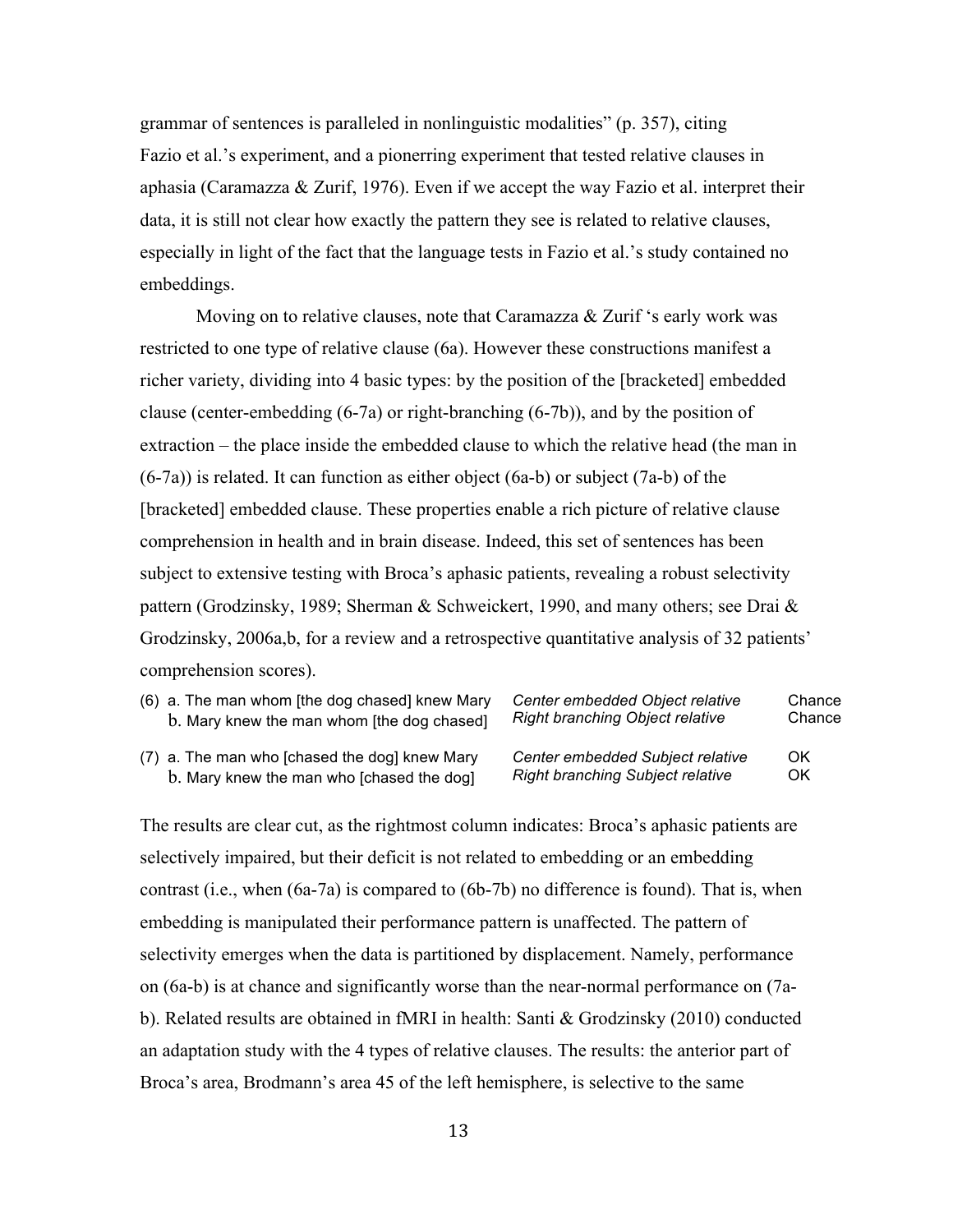distinction. A more posterior part, Area 44, was activated for both embedding and relative type. Crucially, no brain area was selectively activated by embedding type. It is difficult to see how this set of results would be accounted for by Pülvermüller  $&$  Fadiga's proposal, and moreover how they would generalize to action or music.

The deficit in Broca's aphasia, then, does not seem to be directly related to sequencing, to embedding, or to the contrast between human action and physical events. We might wonder what it is, and what it tells us about the role of Broca's region in cognition.

### *6.3. What Broca's area does*

I hope to have convinced a reader that the mirror-neuron theory of language, at least in its present form, is insufficiently specified to establish precise action-language parallels, and to account for patterns of impairment and sparing in aphasia. I have also hinted that imaging evidence presents a picture in which subtle linguistic distinctions are evident. A full-fledged discussion of alternative perspectives on Broca's region is obviously beyond the limited scope of this note (for my own position, see Grodzinsky, 2000, 2006b; Grodzinsky & Friederici, 2006; Grodzinsky & Santi, 2008). I will only mention two additional facts that bear direct relevance to the current discussion:

**a**. Broca's aphasic patients who speak different languages exhibit differential performance on passive sentences and relative clauses, in a way that correlates with the syntactic properties of their language. As we have seen, patients generally have little trouble comprehending active sentences, and they are at chance in passive sentences in languages like English (as well as French, Spanish, and Hebrew). However in German and Dutch, their performance in passive is well above chance, not distinguishable from their comprehension level of actives (e.g., Friederici & Graetz, 1987; Burchert & de Bleser, 2004):

| (8) | The woman was pushed by the man | Chance |
|-----|---------------------------------|--------|
| (9) | Der Vater wird vom Sohn geküsst | .OK    |

Details aside, it is difficult to imagine how this contrast can be accounted for without an allusion to syntactic differences between English/Hebrew/Spanish passive and Dutch and German. Once the difference in basic word order between these classes of languages is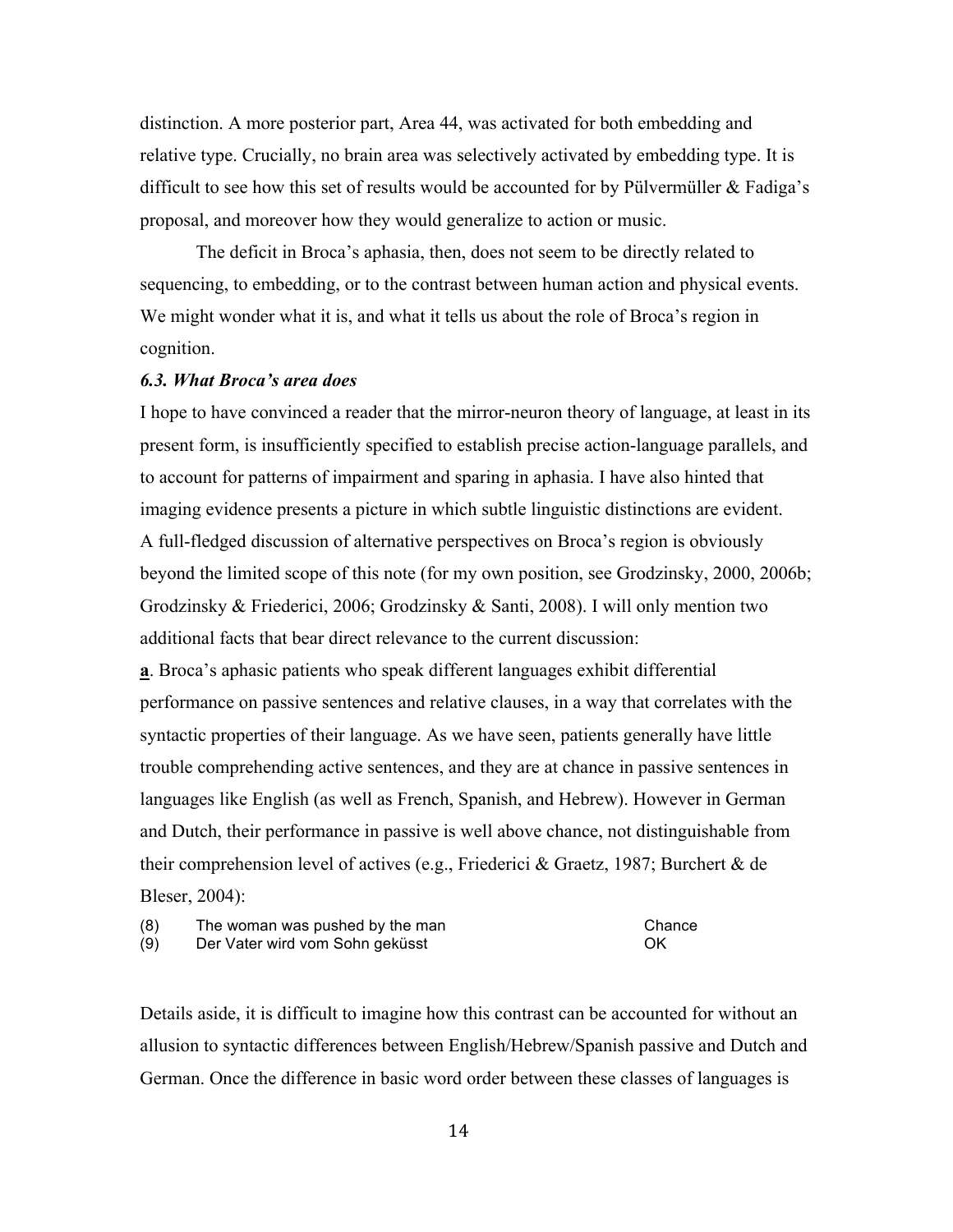considred, the contrast in performance follows (Grodzinsky, 2006b).

Another cross-linguistic puzzle arises with relative clauses. Above I discussed the subject-object asymmetry in relative clause comprehension (10a-b). This result is obtained in English, Hebrew, and Spanish (see Drai & Grodzinsky, 2006a for a review). Yet in Chinese, the opposite pattern is observed (Law, 2000; Grodzinsky, 2000).

| (10) | a. The cat that [chased the dog] was very big<br>b. The dog that [the cat chased _ ] was very big                                                                                                                           | OK<br>Chance |
|------|-----------------------------------------------------------------------------------------------------------------------------------------------------------------------------------------------------------------------------|--------------|
| (11) | a. [ _ zhuei gou] de mau hen da<br>Chased dog that cat very big<br>The cat that chased the dog was very big<br>b. [Mau zhuei] de gou hen xiao<br>Cat chased that dog very small<br>The cat that chased the dog was very big | Chance<br>OK |

This mirror-image performance pattern across languages correlates with an important syntactic contrast between English and Chinese – the position of the relative head. Once again, a precise account of these complex facts is not likely to emerge unless subtle distinctions are introduced.

**b.** When healthy participants listen to sentences, Broca's area is selectively activated by different syntactic relations; embedding is not one of them (Ben Shachar et al., 2003; Friederici et al., 2006; Makuuchi et al., 2009; Santi & Grodzinsky, 2007; Shetreet et al., 2009). Once again, it is difficult to imagine how these patterns can be explained by allusion to non-linguistic factors.

Admittedly, much is unaccounted for. And much more is still out there, awaiting discovery. But the small exercise above, I hope, illustrates that neuroscienctists cannot study language without a linguistic tool kit. My hope is, therefore, that physiologists and linguists, who agree on the basic logic and have similar research programs, would enhance the sharing of experimental methods and analytic tools for exploration and understanding. There must be a way to incorporate our joint knowledge and agendas, and harness them to the service of a common enterprise, for only joint work will make real breakthroughs in our understanding of brain mechanisms for action, perception, and language.

### **REFERENCES**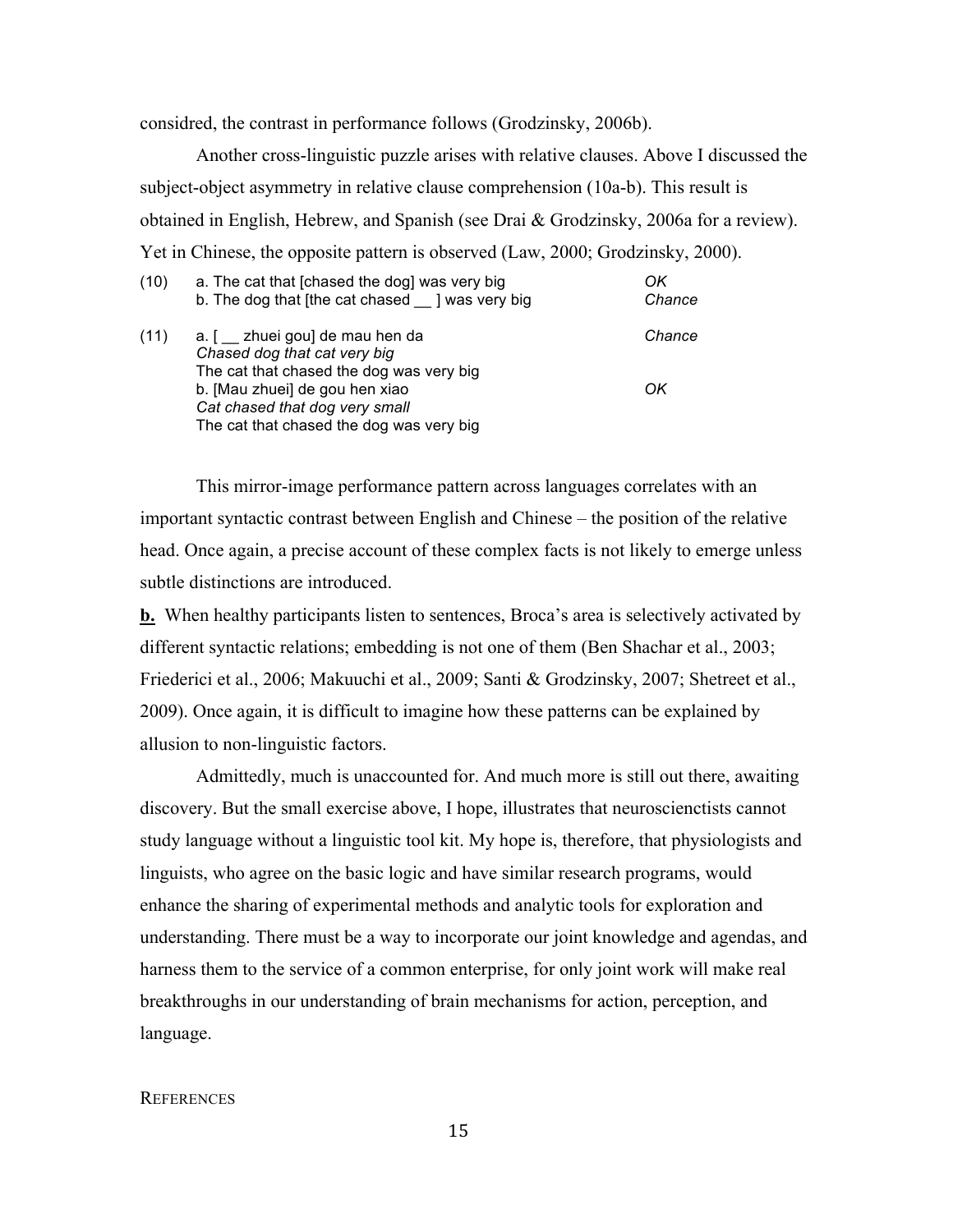- Ben-Shachar, Michal, Talma Hendler, Itamar Kahn, Dafna Ben-Bashat & Yosef Grodzinsky. 2003. The neural reality of syntactic transformations: evidence from functional magnetic resonance imaging. *Psychologocal Science, 14*. 433–40.
- Bever*,* Thomas G. 1970*.* The cognitive basis for linguistic structures. In: J.R. Hayes, Editor, Cognition and the development of language, Wiley, New York.
- Burchet, Frank & Ria De Bleser. 2004. Passives in agrammatic sentence comprehension: A German study. *Aphasiology, 18:* 29-45.
- Caramazza, Alfonso & Edgar B. Zurif. 1976. Dissociation of algorithmic and heuristic processes in sentence comprehension: evidence from aphasia. *Brain & Language, 3,* 572–582.
- Chomsky, Noam. 1980. *Rules and Representations*. New York: Columbia University Press.
- D'Ausilio, Alessandro, Ilaria Bufalari, Paola Salmas, Pierpaolo Busan, Luciano Fadiga. 2011. Vocal pitch discrimination in the motor system. *Brain & Language*, *118*, 9–14.
- Drai, Dan & Yosef Grodzinsky. 2006a. A New Empirical Angle on the Variability Debate: Quantitative neurosyntactic analyses of a large data set from Broca's Aphasia. *Brain & Language, 96.2*, 117-128.
- Drai, Dan & Yosef Grodzinsky. 2006b. The Variability Debate: More statistics, more linguistics. *Brain & Language, 96.2*, 157-170.
- Fadiga, Luciano, Laila Craighero, Buccino, G., & Giaccomo Rizzolatti. (2002). Speech listening specifically modulates the excitability of tongue muscles: A TMS study. *European Journal of Neuroscience, 15*, 399–402.
- Farkas, Donca. 1981. Quantifier scope and syntactic islands, in R. Hendrick, C. Masek, and M. Miller, eds., *Papers from the 17th Chicago Linguistic Society Meeting*, 59-66.
- Fazio, Patrik, Anna Cantagallo, Laila Craighero, Alessandro D'Ausilio, Alice C. Roy, Thierry Pozzo, Ferdinando Calzolari, Enrico Granieri, and, Luciano Fadiga, 2009. Encoding of human action in Broca's area. *Brain, 132.7*, 1980-1988.
- Fodor, Jerry. 1983. *The Modularity of Mind*. Cambridge, MA: MIT Press.
- Fodor, Jerry, Thomas Bever & Merrill Garrett. 1974. *The Psychology of Language*. NY, NY: McGraw Hill.
- Friederici, Angela & Patty Graetz. 2007. Processing passive sentences in aphasia: Deficits and strategies. *Brain and Language, 30:* 93-105.
- Friederici, Angela, Christian Fiebach, Matthias Schlesewsky, Ina Bornkessel &Yves von Cramon. 2006. Processing linguistic complexity and grammaticality in the left frontal cortex. *Cerebral Cortex, 16*, 1709–17.
- Grodzinsky, Yosef. 1989. Agrammatic comprehension of relative clauses. *Brain & Language, 37*, 480-499.
- Grodzinsky, Yosef. 1995. Trace deletion, θ*-*roles, and cognitive strategies. *Brain & Language, 51*, 467-497*.*
- Grodzinsky, Yosef. 2000. The neurology of syntax: language use without Broca's area. *Behavioral and Brain Sciences, 23.1.,* pp. 1-71.
- Grodzinsky, Yosef. 2006a. The language faculty, Broca's region, and the mirror system. *Cortex, 42.4,* 464-468.
- Grodzinsky, Yosef. 2006b. A blueprint for a brain map of syntax. In Grodzinsky, Y. and K. Amunts (eds.). *Broca's Region*. New York: Oxford University Press.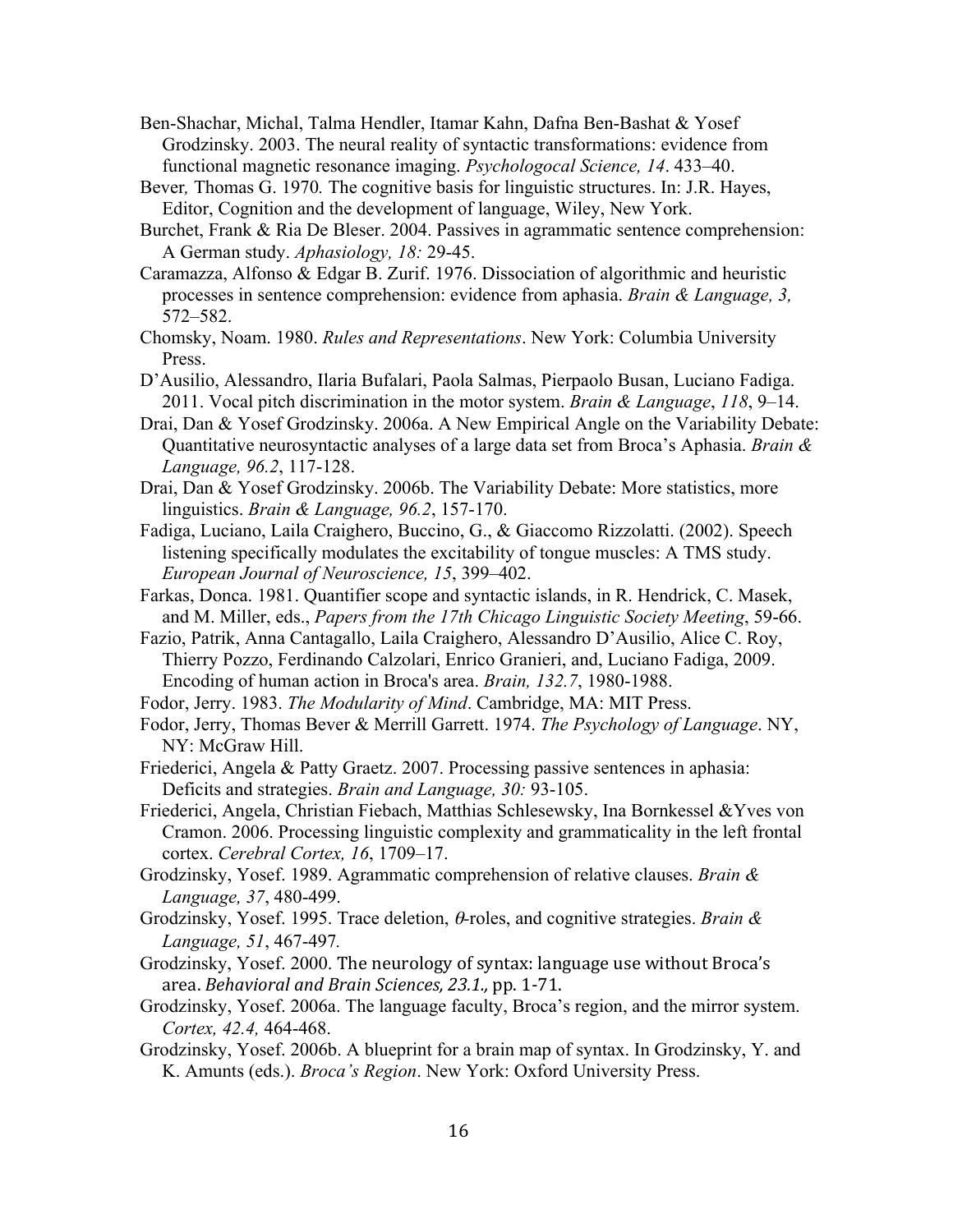- Grodzinsky Yosef & Katrin Amunts, eds. 2006. *Broca's Region*. New York: Oxford University Press.
- Grodzinsky, Yosef & Angela Friederici. 2006. Neuroimaging of syntax and syntactic processing. *Current Opinion in Neurobiology, 16.2*, pp. 240-246.
- Grodzinsky, Yosef & Andrea Santi. 2008. The Battle for Broca's Region. *Trends in Cognitive Sciences*, *12.12*, pp. 474-480.
- Hughlings-Jackson, John. 1874/1931. Selected Writings of John Hughlings Jackson. JH Jackson, J Taylor, SG Holmes, eds. London: Hodder and Stoughton.
- Johnson, Kyle. 2000. How far will quantifiers go? In R. Martin, D. Michaels, and J. Uriagereka, eds. Step by Step: Essays on Minimalist Syntax in Honor of Howard Lasnik. Cambridge, MA: MIT Press.
- Kimura, Doreen. 1973a. Manual activity during speaking— I. Right-handers. *Neuropsychologia, 11.1*, 45-50.
- Kimura, Doreen. 1973b. Manual activity during speaking— II. Left-handers. *Neuropsychologia, 11.1*, 51-55.
- Lashley, Karl. 1951. The problem of serial order in behavior. In L.A. Jeffress, ed., *Cerebral Mechanisms in Behavior.* New York: Wiley.
- Law, Sam-Po. 2000. Structural prominence hypothesis and Chinese aphasic sentence comprehension. *Brain and Language, 74,* 260-268.
- Lehrdahl, Fred & Ray Jackendoff. 1983. *A Generative Theory of Tonal Music*. Cambridge, MA: MIT Press.
- Makuuchi, Michiru, Jorg Bahlmann, Alfred Anwander & Angela Friederici. 2009. Segregating the core computational faculty of human language from working memory. *Proceedings of the National Academy of Sciences of the United States of America, 106*(20), 8362-8367.
- Pulvermüller, Friedemann. 2010. Brain embodiment of syntax and grammar: Discrete combinatorial mechanisms spelt out in neuronal circuits. *Brain and Language, 112.3*, 167-179.
- Osherson, Daniel. 1981. Modularity as an issue for cognitive science. *Cognition, 10*, 231- 232.
- Petrides, Michael, Cadoret, G. & Mackey, S. 2005. Orofacial somatomotor responses in the macaque monkey homologue of Broca's area. *Nature, 435*, 1235–1238.
- Pulvermüller, Friedemann & Luciano Fadiga. 2010. Active perception: sensorimotor circuits as a cortical basis for language. *Nature Reviews Neuroscience, 11*, 351-360.
- Reinhart, Tanya. 1997. Quantifier Scope: How labor is Divided Between QR and Choice Functions. *Linguistics and Philosophy, 20.4*, 335-397.
- Rizzi, Luigi. *Relativized Minimality*. Cambridge, MA: MIT Press.
- Rizzolatti, Giacomo & Michael Arbib. 1998. Language within our grasp. *Trends in Neurosciences, 21.5*, 188-194.
- Rizzolatti, Giacomo & Laila Craighero. 2004. The mirror-neuron system. *Annual Review of Neuroscience, 27*, 169-192.
- Ross, John R. 1967. Constraints on Variables in Syntax. MIT dissertation.
- Rodman, Robert. 1976. Scope phenomena, 'movement transformations,' and relative clauses, in Barbara Partee (ed) Montague Grammar. New York: Academic Press.
- Rumelhart, David & Jay McClelland. 1986. *Parallel distributed processing: explorations in the microstructure of cognition.* Cambridge, MA: MIT Press.